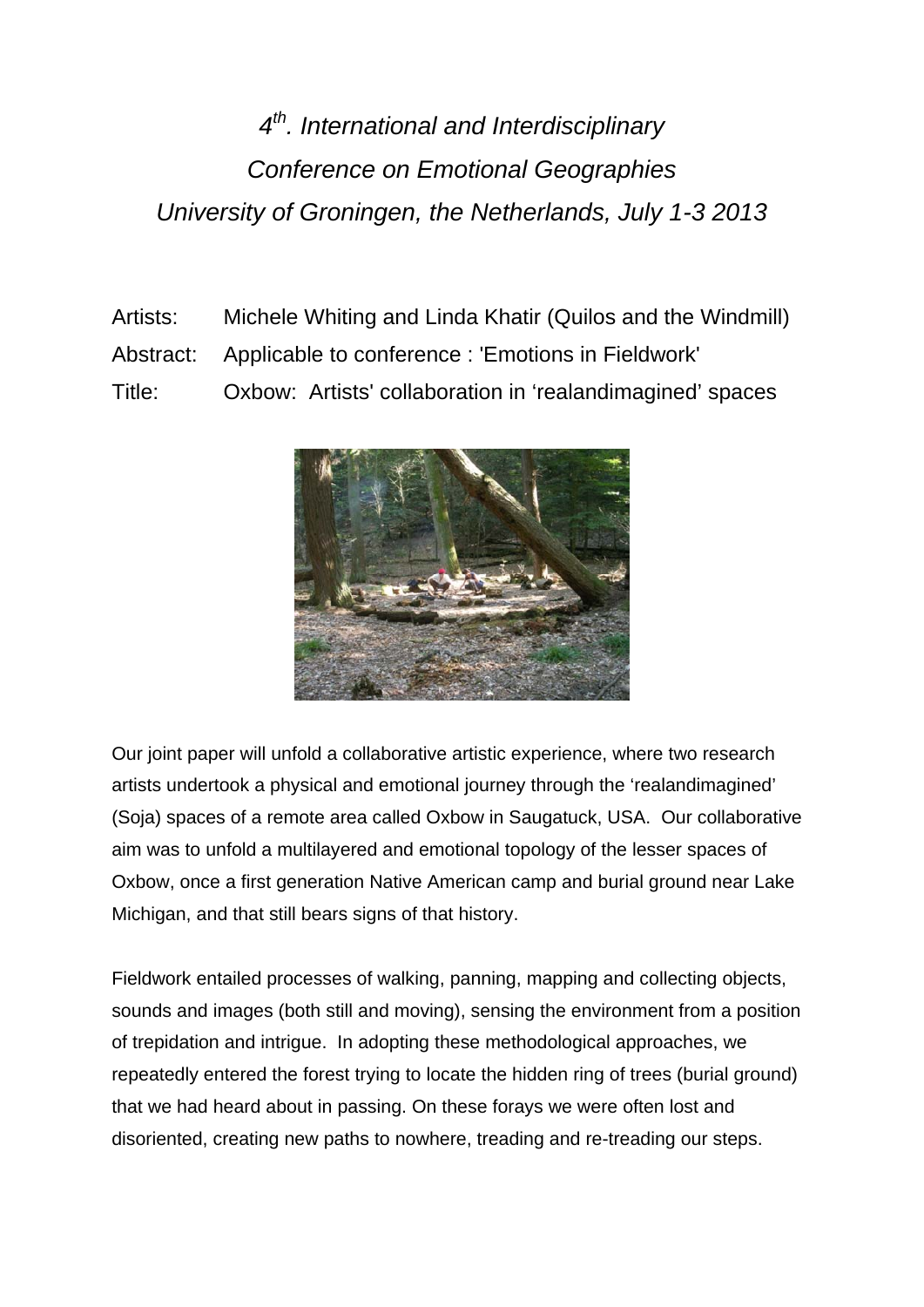On our penultimate expedition we were accompanied by performance artist Young Joon Kwak, who helped us find the place we sought for so long, and there we three sat deep inside the forest, a small clearing surrounded by a perfect ring of trees. We lit a fire, listened and wrote from the body, saturated by the emotion of being in that place; the third voice reading out loud our fragmented texts, stitching our words together as sound. From this experience, a new form of site-writing emerged; a collaborative text that admitted 'affect' through sensing and recording our experiential understanding of place.

The now poignant experience of being-in the land (rather than looking at the landscape from afar) meant that individual and fluid approaches to writing could (e)merge; our shared investigative spaces opening up new paths along our labyrinthine journey towards further 'realandimagined' spaces. This paper therefore offers our experiential and emotional understanding of this contingent site, felt and evoked through a sentient creative practice, its methodology that of: experiencing, imagining and losing one's place in the world.

The resulting artworks (in multiple formats including moving image installation) were shown at The American Museum in Britain (Bath UK) in summer 2012.

\_\_\_\_\_\_\_\_\_\_\_\_\_\_\_\_\_\_\_\_\_\_\_\_\_\_\_\_\_\_\_\_\_\_\_\_\_\_\_\_\_\_\_\_\_\_\_\_\_\_\_\_\_\_\_\_\_

Our paper includes audio works.

Keywords: Practice, collaboration, sound, affect, experiential, performance.

## Transcript of spoken paper

In the guise of Quilos and the Windmill we do not attempt to frame our encounters but merely offer them up as fragments of experience. Through sustained observational processes, with the aim of drawing attention to the picturesque and the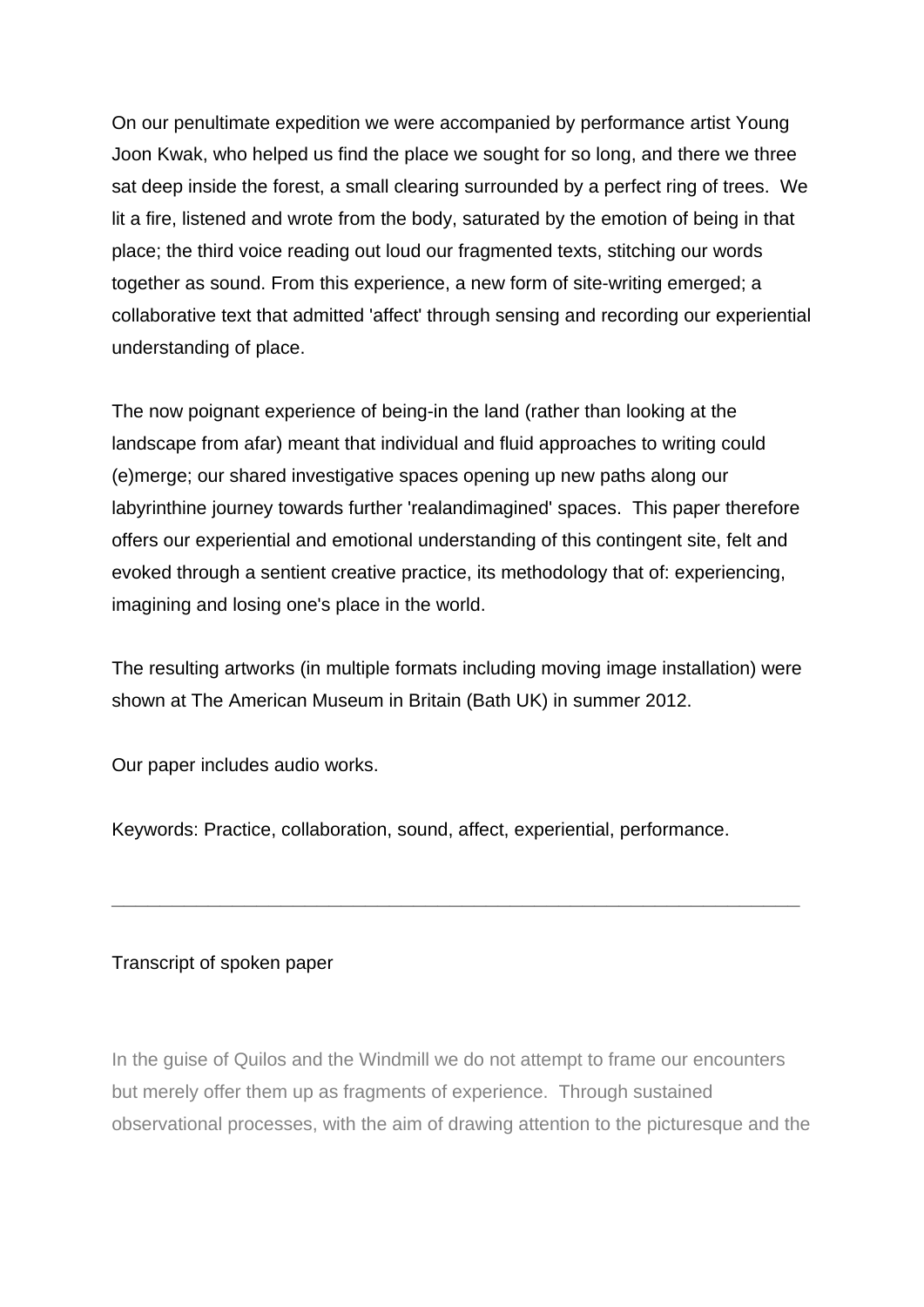perilous, we engage with actual and fictional *realandimagined* characters, spaces and places.

The edges of a forest (like other growing and flexible borders) may be considered a hinge between here and there, now and then - the place itself a transitional space (an elsewhere) wherein other realms and other things come and go. Within these spaces material geographies and spatial practices take shape, affecting subjectivity, consciousness, rationality and sociality; and the notion of the forest as 'elsewhere' opens up limitless possibilities for ways of being and modes of behaviour.

Through processes of walking, recording, mapping and sensing the land, we wander from the constructed paths, in search of new ways through the forest, to experience it from other viewpoints. As we journey we create an alternative imaginative guide …a guide that tells of here and there, then and now, of future imaginings and past transgressions; a guide that maps the forest as a place of experiences, daydreams, recollections, re-enactments and fantasy.

In Saugatuck, some of those met along the way suggested new routes and became part of the expedition. One of these was Yung Joon Kwak a performance artist who joined us on the third attempt to find a hidden First Generation burial ground. We filmed each other as we made our way through the forest, climbing over fallen trees, walking down paths that were almost invisible and ending abruptly, and looking up at the canopy of trees that gradually blocked out the light.

*Blinded Over there Later Here No further back Now there up there Turn this way Yes but go back the other way Here No Look down there*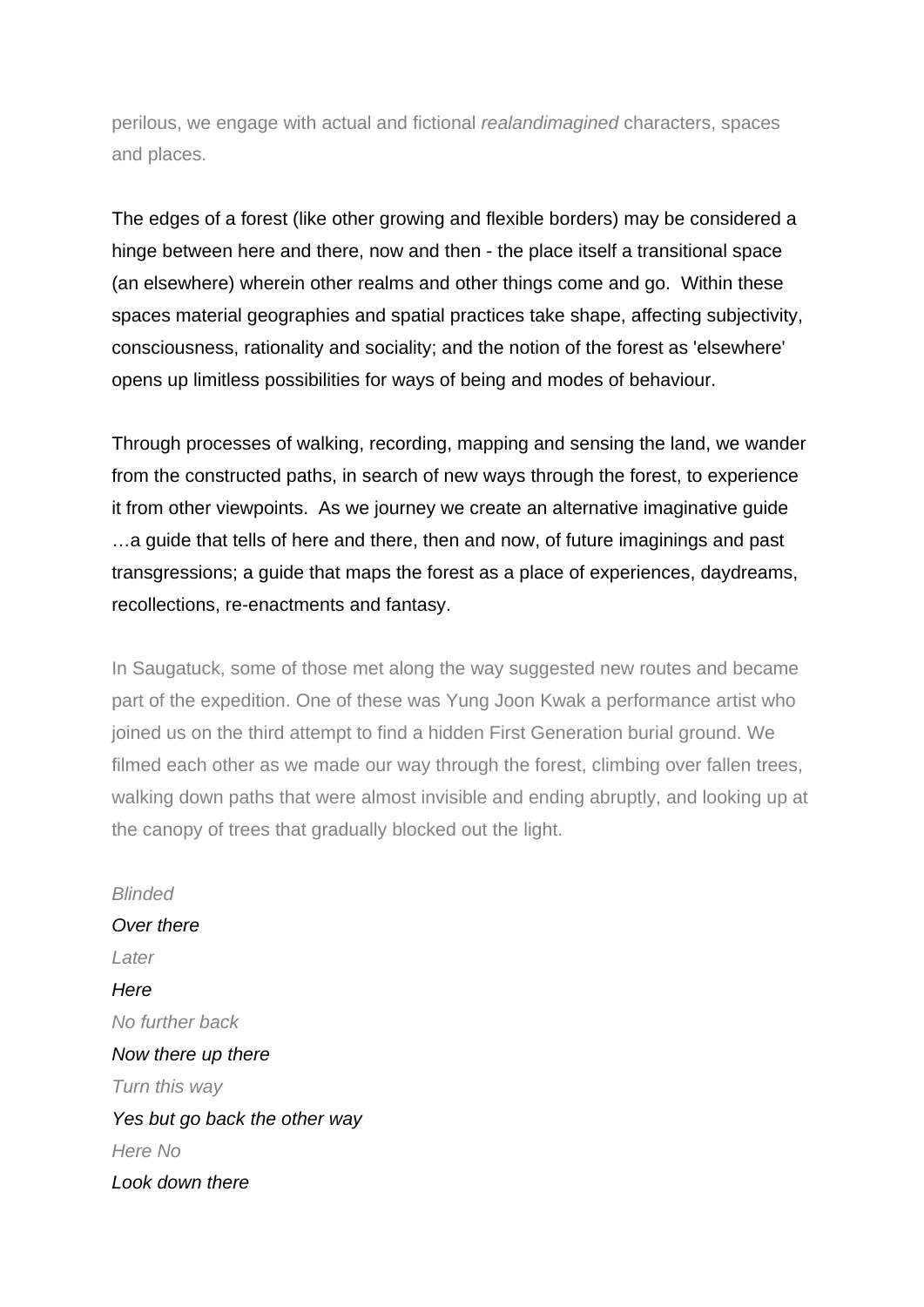*and go on stop here Further back Here No Look down there And go on* 

The further we entered the more we sensed the vital force of the environment, our feet becoming heavy as we pushed deeper into the ground - we sensed a physical connection with the land rather than a visual appreciation of the land-scape. The more we walked the more we felt and imagined. Our feet sinking, slight movements, smells, sounds all escalating as we tumbled and tripped on roots and stumps. We became increasingly aware of the forest's dense odour, and of our fragility in relation to the ground that rose up, enveloping us - until we came upon a large flat area surrounded by a perfect ring of trees, and understood that this was the place - the place for the work, and during time spent in the circle of trees we lit a fire, talked and wrote the fragments of texts that would eventually come together here as little Elegy, written read and recorded as sound.

Place in this instance, becomes more than an acknowledged site of memory. Dwelling in this sense makes place a holding bay, a container of things that show themselves through time spent there; showing being the flipside of concealing because we spend time absorbing the stillness around us; a process akin to Heidegger's notion of holding oneself back and allowing for consummation of the present-ness at hand. Through our lived bodies, we mediate across and within the hinge of memory and place, experiencing uneven and emotive adjacencies in the folds of this temporal experience.

'Little elegy' is considered as a form of 'site-writing' - writing that emerges from shared experiences in, and of a space and place; our two texts supplemented by a third voice who stitches our words together as sound.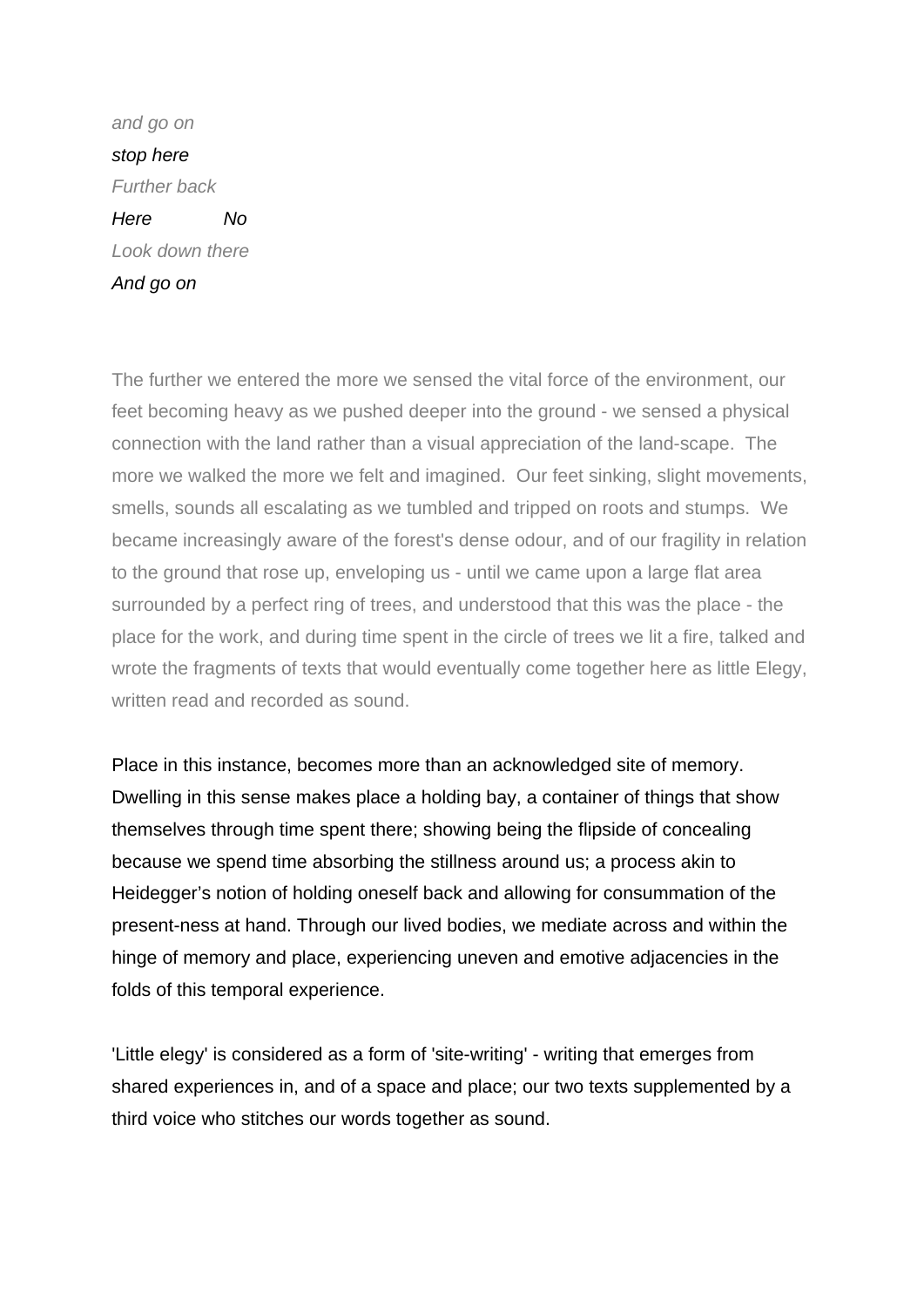Through writing, photographing and filming, we enter into a new double relation of being in - and observing ourselves as being in - the land.

Recurring spatial metaphors link art with place – perspective, ground, field, surface, plane, border, frame ...

Beneath the dark canopy of trees there was no horizon, no perspective, no edge and no frame - or rather there was a frame but it was a shifting one, its edges bursting with running, leaping, crawling, falling things, sounds from all sides and sights just beyond reach. A black centipede passed by, dwarfing a jumping yellow frog the size of a bee, and giant acorns thudded to the ground like eggs.

As we enter deeper into the forest the ground shifts from flatness to thickness. A thickness that is temporal, sonorous and spatial as well as material - a layered depth that rises up and bursts through the superficial visual plane of landscape.

We negotiate the gaps, folds and cracks hesitantly. The grounds, uprights and spaces of the forest come together as an elusive, temporary and split form, as an unfolding and self destructive form - a labyrinthine machine; its very nature discontinuous and open. In this sense it becomes less a place and more a series of events.

The burial ground and its ring of trees - we set out three times to find it, and three times the forest led us astray. No matter how we tried to negotiate it within our frame, it remained elusive, splitting, dropping down and rising up, burying parts of itself inside itself, while releasing other parts of itself to the outside - a double movement in, and of space and time - in Derridean terms, a place of defer-ence always and already different and deferred.

As the reading of Little Elegy begins, we hold back, watching at a distance. The voice proceeds hesitantly, skipping sections, stumbling, speeding up and slowing down - retracing our steps.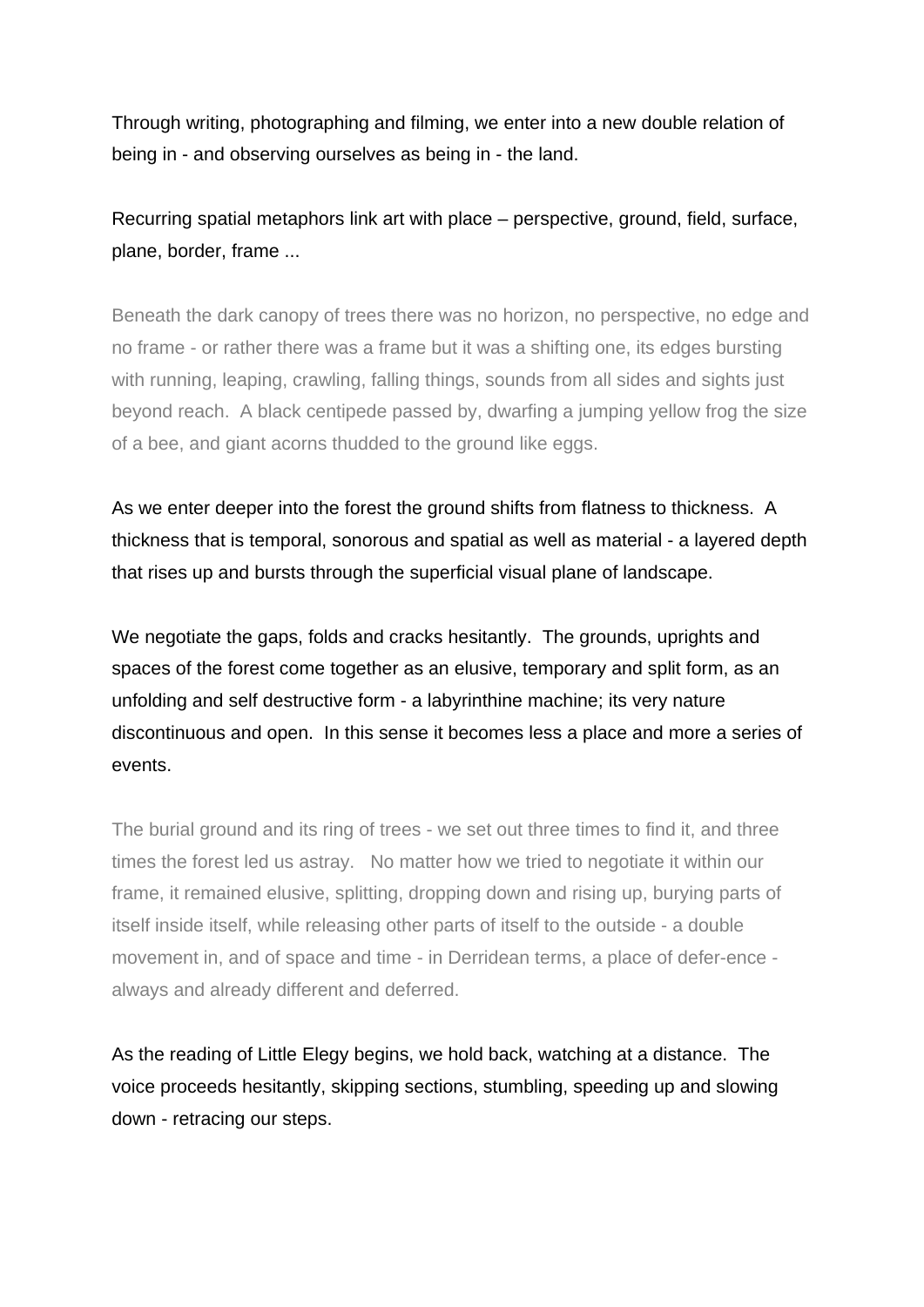In time with the voice, our thoughts fly, and fold back on themselves. The pages turn. The gaps and repeated words emerge as pauses, false starts and interruptions - as we listen we are powerless, working-blind.

*our unknowing echoes splitting cracking what lies under the ground dune dust drift struggle for speech forest straining our undoing we admit we will not go on for ever but there are sounds inside us*

If we are pushed to give this kind of sound writing a name, we might call upon Derrida's 'arche- texte' - a text made up of other texts; a text that is at the same time singular and multiple, porous and open to meanings beyond those intended, beyond originality or authorship.

When voiced, the writing within the writing reveals itself still further, opening up a flood of traces and beginnings, the arche-texte's multiple and labyrinthine nature disallowing any fixed position or structure.

In giving in to the forest and letting it dictate our journey, we wandered from the well trodden paths in search of un-marked ground, and in the process, discovered a flexible circular frame - the environment itself reminding us that, to truly experience the land we need to delve beneath the surface of its inexhaustible depth.

## LITTLE ELEGY PLAYS (13.5 minutes in total)